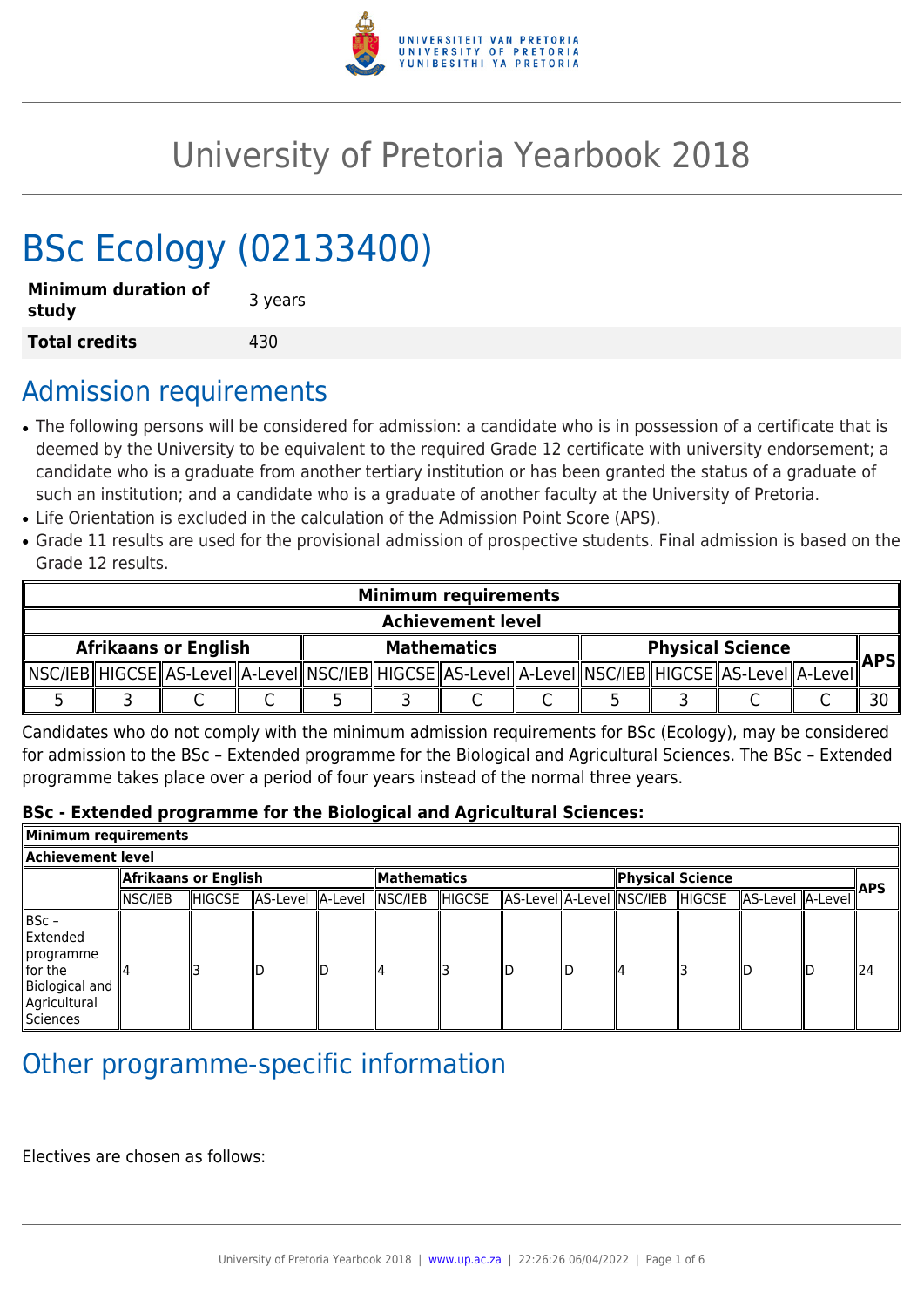

#### Second year – 10 credits

A student must pass all the minimum prescribed and elective module credits as set out at the end of each year within a programme as well as the total required credits to comply with the particular degree programme. Please refer to the curricula of the respective programmes. At least 144 credits must be obtained at 300-/400-level, or otherwise as indicated by curriculum. The minimum module credits needed to comply with degree requirements is set out at the end of each study programme. Subject to the programmes as indicated a maximum of 150 credits will be recognised at 100-level. A student may, in consultation with the Head of Department and subject to the permission by the Dean, select or replace prescribed module credits not indicated in BSc three-year study programmes to the equivalent of a maximum of 36 module credits.

It is important that the total number of prescribed module credits is completed during the course of the study programme. The Dean may, on the recommendation of the Head of Department, approve deviations in this regard. Subject to the programmes as indicated in the respective curricula, a student may not register for more than 75 module credits per semester at first-year level subject to permission by the Dean. A student may be permitted to register for up to 80 module credits in a the first semester during the first year provided that he or she obtained a final mark of no less than 70% for grade 12 Mathematics and achieved an APS of 34 or more in the NSC.

Students who are already in possession of a bachelor's degree, will not receive credit for modules of which the content overlap with modules from the degree that was already conferred. Credits will not be considered for more than half the credits passed previously for an uncompleted degree. No credits at the final-year or 300- and 400-level will be granted.

The Dean may, on the recommendation of the programme manager, approve deviations with regard to the composition of the study programme.

Please note: Where elective modules are not specified, these may be chosen from any modules appearing in the list of modules.

It remains the student's responsibility to acertain, prior to registration, whether they comply with the prerequisites of the modules they want to register for.

The prerequisites are listed in the Alphabetical list of modules.

## Promotion to next study year

A student will be promoted to the following year of study if he or she passed 100 credits of the prescribed credits for a year of study, unless the Dean on the recommendation of the head of department decides otherwise. A student who does not comply with the requirements for promotion to the following year of study, retains the credit for the modules already passed and may be admitted by the Dean, on recommendation of the head of department, to modules of the following year of study to a maximum of 48 credits, provided that it will fit in with both the lecture and examination timetable.

#### **General promotion requirements in the faculty**

All students whose academic progress is not acceptable can be suspended from further studies.

- A student who is excluded from further studies in terms of the stipulations of the abovementioned regulations, will be notified in writing by the Dean or Admissions Committee at the end of the relevant semester.
- A student who has been excluded from further studies may apply in writing to the Admissions Committee of the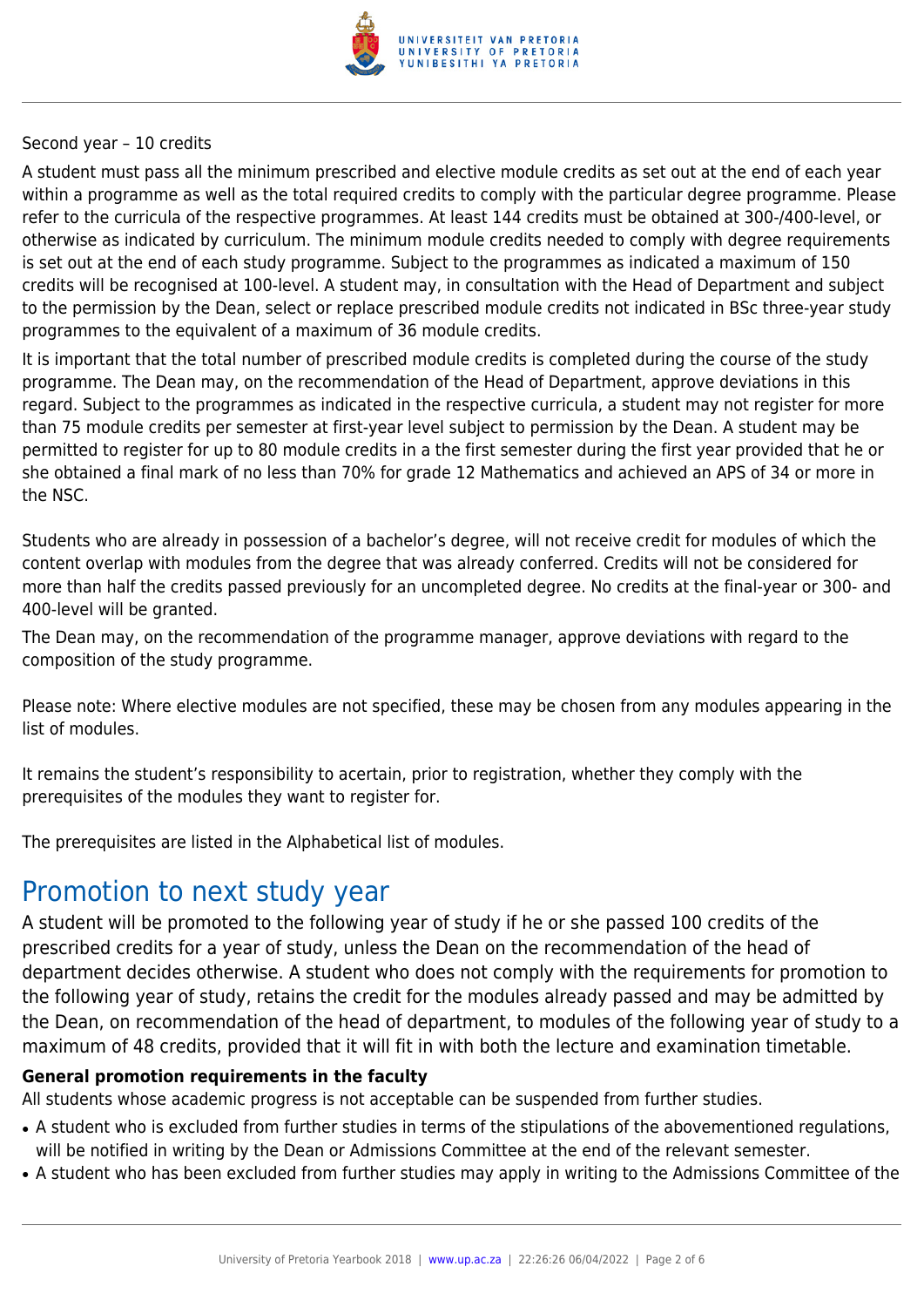

Faculty of Natural and Agricultural Sciences for re-admission.

- Should the student be re-admitted by the Admissions Committee, strict conditions will be set which the student must comply with in order to proceed with his/her studies.
- Should the student not be re-admitted to further studies by the Admissions Committee, he/she will be informed in writing.
- Students who are not re-admitted by the Admissions Committee have the right to appeal to the Senior Appeals Committee.
- Any decision taken by the Senior Appeals Committee is final.

# Pass with distinction

A student obtains his or her degree with distinction if all prescribed modules at 300-level (or higher) are passed in one academic year with a weighted average of at least 75%, and obtain at least a subminimum of 65% in each of the relevant modules.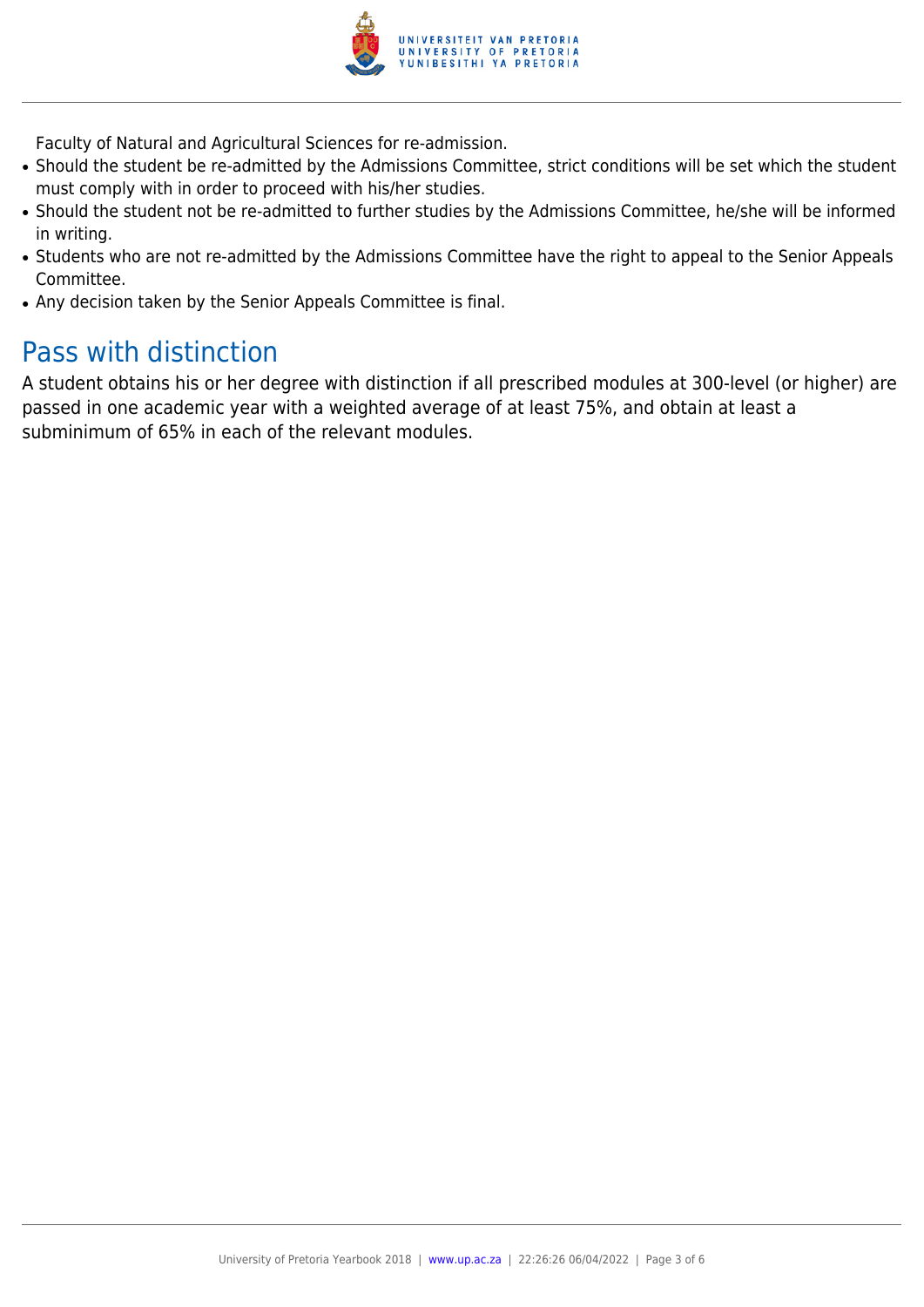

# Curriculum: Year 1

#### **Minimum credits: 140**

#### **Minimum credits:**

Fundamental  $= 12$ 

 $Core = 128$ 

#### **Additional information:**

Students who do not qualify for AIM 102 must register for AIM 111 and AIM 121.

### **Fundamental modules**

[Academic information management 102](https://www.up.ac.za/yearbooks/2018/modules/view/AIM 102) (AIM 102) - Credits: 6.00 [Academic information management 111](https://www.up.ac.za/yearbooks/2018/modules/view/AIM 111) (AIM 111) - Credits: 4.00 [Academic information management 121](https://www.up.ac.za/yearbooks/2018/modules/view/AIM 121) (AIM 121) - Credits: 4.00 [Language and study skills 110](https://www.up.ac.za/yearbooks/2018/modules/view/LST 110) (LST 110) - Credits: 6.00 [Academic orientation 102](https://www.up.ac.za/yearbooks/2018/modules/view/UPO 102) (UPO 102) - Credits: 0.00

### **Core modules**

[Biometry 120](https://www.up.ac.za/yearbooks/2018/modules/view/BME 120) (BME 120) - Credits: 16.00 [Plant biology 161](https://www.up.ac.za/yearbooks/2018/modules/view/BOT 161) (BOT 161) - Credits: 8.00 [General chemistry 117](https://www.up.ac.za/yearbooks/2018/modules/view/CMY 117) (CMY 117) - Credits: 16.00 [General chemistry 127](https://www.up.ac.za/yearbooks/2018/modules/view/CMY 127) (CMY 127) - Credits: 16.00 [Introductory genetics 161](https://www.up.ac.za/yearbooks/2018/modules/view/GTS 161) (GTS 161) - Credits: 8.00 [Introduction to microbiology 161](https://www.up.ac.za/yearbooks/2018/modules/view/MBY 161) (MBY 161) - Credits: 8.00 [Molecular and cell biology 111](https://www.up.ac.za/yearbooks/2018/modules/view/MLB 111) (MLB 111) - Credits: 16.00 [Physics for biology students 131](https://www.up.ac.za/yearbooks/2018/modules/view/PHY 131) (PHY 131) - Credits: 16.00 [Mathematics 134](https://www.up.ac.za/yearbooks/2018/modules/view/WTW 134) (WTW 134) - Credits: 16.00 [Animal diversity 161](https://www.up.ac.za/yearbooks/2018/modules/view/ZEN 161) (ZEN 161) - Credits: 8.00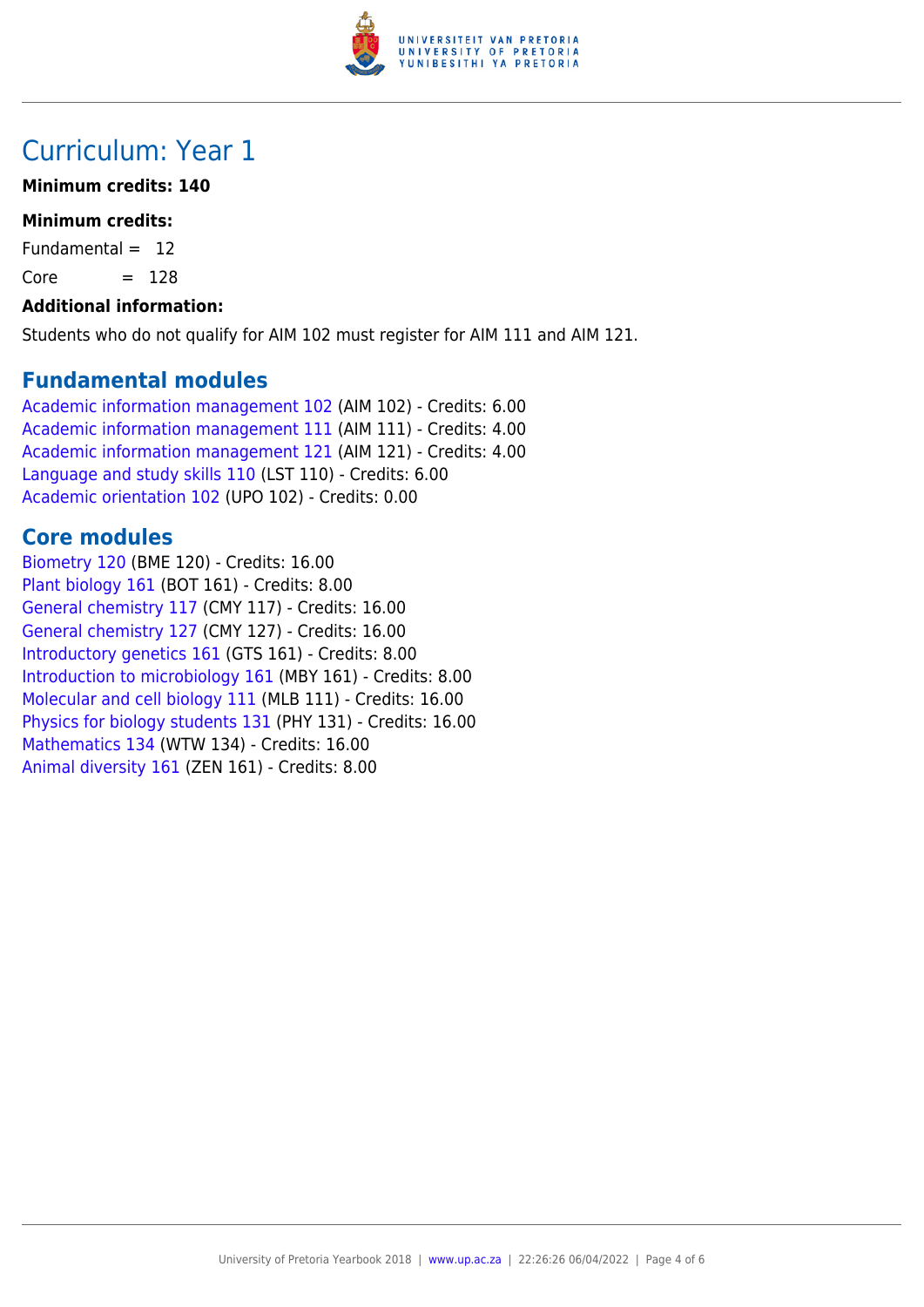

### Curriculum: Year 2

#### **Minimum credits: 146**

#### **Minimum credits:**

| Core     | $= 136$ |
|----------|---------|
| Elective | $= 10$  |

### **Core modules**

[Introduction to proteins and enzymes 251](https://www.up.ac.za/yearbooks/2018/modules/view/BCM 251) (BCM 251) - Credits: 12.00 [South African flora and vegetation 251](https://www.up.ac.za/yearbooks/2018/modules/view/BOT 251) (BOT 251) - Credits: 12.00 [Plant physiology and biotechnology 261](https://www.up.ac.za/yearbooks/2018/modules/view/BOT 261) (BOT 261) - Credits: 12.00 [Introductory soil science 250](https://www.up.ac.za/yearbooks/2018/modules/view/GKD 250) (GKD 250) - Credits: 12.00 [Earth history 163](https://www.up.ac.za/yearbooks/2018/modules/view/GLY 163) (GLY 163) - Credits: 16.00 [Molecular genetics 251](https://www.up.ac.za/yearbooks/2018/modules/view/GTS 251) (GTS 251) - Credits: 12.00 [Genetic diversity and evolution 261](https://www.up.ac.za/yearbooks/2018/modules/view/GTS 261) (GTS 261) - Credits: 12.00 [Bacteriology 251](https://www.up.ac.za/yearbooks/2018/modules/view/MBY 251) (MBY 251) - Credits: 12.00 [Mycology 261](https://www.up.ac.za/yearbooks/2018/modules/view/MBY 261) (MBY 261) - Credits: 12.00 [Invertebrate biology 251](https://www.up.ac.za/yearbooks/2018/modules/view/ZEN 251) (ZEN 251) - Credits: 12.00 [African vertebrates 261](https://www.up.ac.za/yearbooks/2018/modules/view/ZEN 261) (ZEN 261) - Credits: 12.00

### **Elective modules**

[Carbohydrate metabolism 252](https://www.up.ac.za/yearbooks/2018/modules/view/BCM 252) (BCM 252) - Credits: 12.00 [Lipid and nitrogen metabolism 261](https://www.up.ac.za/yearbooks/2018/modules/view/BCM 261) (BCM 261) - Credits: 12.00 [Biochemical principles of nutrition and toxicology 262](https://www.up.ac.za/yearbooks/2018/modules/view/BCM 262) (BCM 262) - Credits: 12.00 [Introduction to crop protection 251](https://www.up.ac.za/yearbooks/2018/modules/view/PLG 251) (PLG 251) - Credits: 12.00 [Principles of plant pathology 262](https://www.up.ac.za/yearbooks/2018/modules/view/PLG 262) (PLG 262) - Credits: 12.00